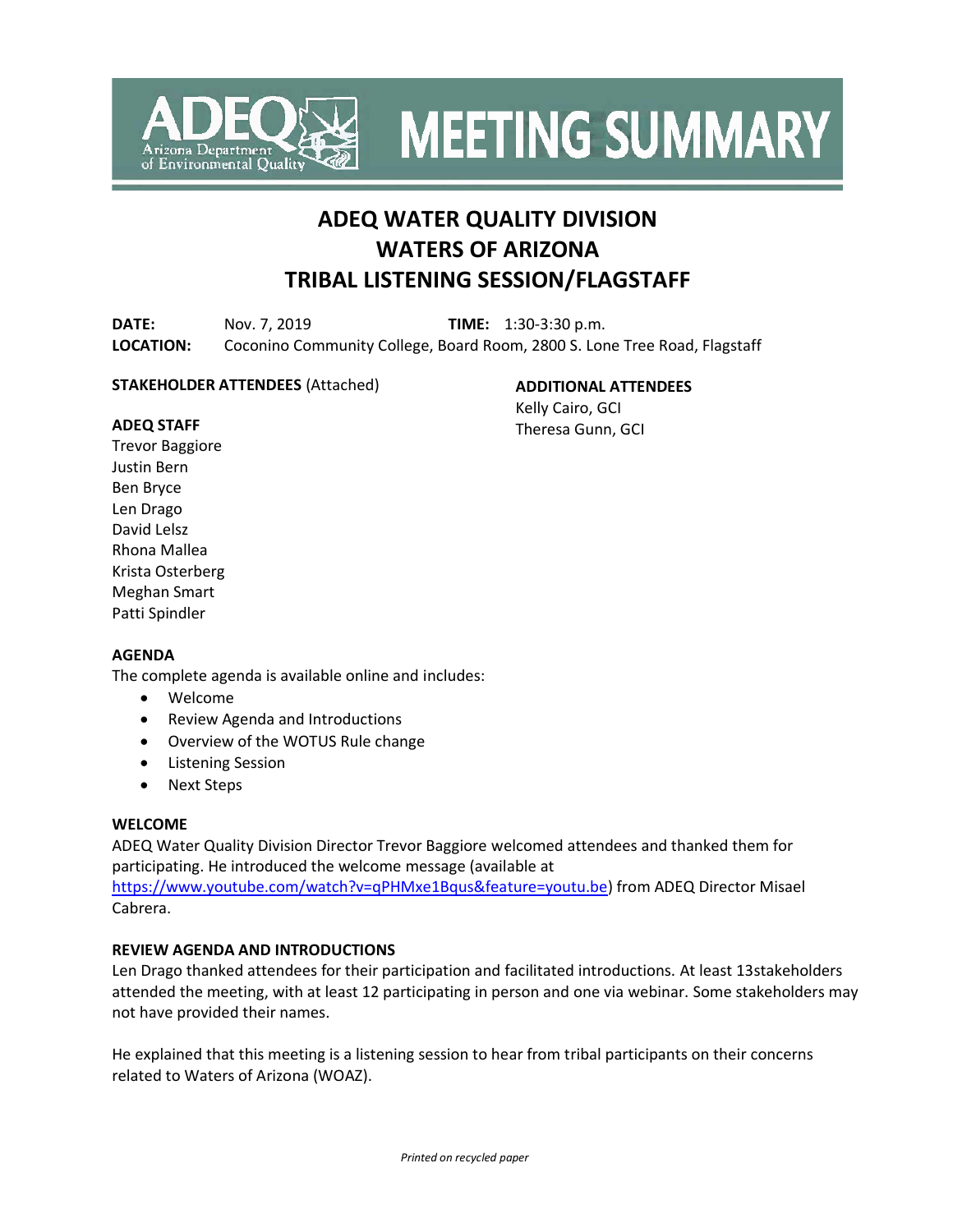# **OVERVIEW OF THE WOTUS RULE CHANGE**

Baggiore presented a need for a Waters of Arizona Program. He explained that the presentation is designed to provide background information about the expected WOTUS rule change, and that the purpose of the meeting was to hear from tribes. He pointed out the definitions handout, and encouraged attendees to ask questions about any terms. Highlights of comments, questions, and responses included:

- EPA expects the final rule to be issued in January, and it would go into effect 60 days later.
- (Question): If groundwater was injected with pollution, would it be unprotected? (Response): Arizona's Aquifer Protection Permit (APP) program regulates discharges to the aquifer to protect human health.
- (Question): The Navajo Nation took a strong stance with the EPA against the proposed rule and the exclusions. What was the state of Arizona's position? (Response): Arizona does not have control over the federal government. Governor Ducey supported the rule, noting that he looked forward to creating an Arizona rule to protect Arizona waters. Baggiore said that he appreciated that the governor recognized waters in Arizona would require regulation.
- (Question): Which lakes will be affected? (Response): There has not been a comprehensive assessment to determine what is considered a traditionally navigable water (TNW). Two segments of the Santa Cruz and two segments of the Gila River are TNWs. Other waters, such as the Colorado River, are considered TNWs, but have not been officially identified as such.
- ADEQ recognizes that there will be a gap. Tribal nations are in a similar situation. As these federal changes will impact all of us, ADEQ wants input regarding how to protect these waters.
- (Question): The Navajo Nation has a clean water act which includes a definition of waters of the Navajo Nation. Has Arizona considered creating a state of Arizona clean water act or something similar?. (Response): ADEQ currently has the authority to set surface water quality standards for waters of the state. The challenge is to define waters of the state and implement rules regarding permitting and enforcement.
- Other states have used waters of the state regulations to protect all waters, and some waters have additional status as WOTUS.
	- $\circ$  (Comment): Navajo has permitting authority for Section 401, much of it depends on who the nation is permitting.
	- $\circ$  (Comment): Navajo Nation and ADEQ have both used templates from each other in developing language.
	- $\circ$  Action item: ADEQ to follow up offline with Oliver Whaley, who is the expert on Navajo Nation water quality permits.
- (Comment): Waters in the Navajo watershed have to meet downwater water quality standards.
- One approach is to ensure that pieces of the CWA that are working well are mirrored in a state program.
- (Question): With tribal entities as a sovereign nation, how will ADEQ handle its authority? (Response): We will need to design a program recognizing this fact, and would appreciate input on how to design such a program.
- (Comment): Outcomes from the Gold King mine spill should be examined.
- The anticipated WOTUS definition will shrink the 404 program, AZPDES permitting, and exclude many lakes and streams. The question is, *How should Arizona protect these waters?* Tribes that do not have a clean water act will need to make a similar determination.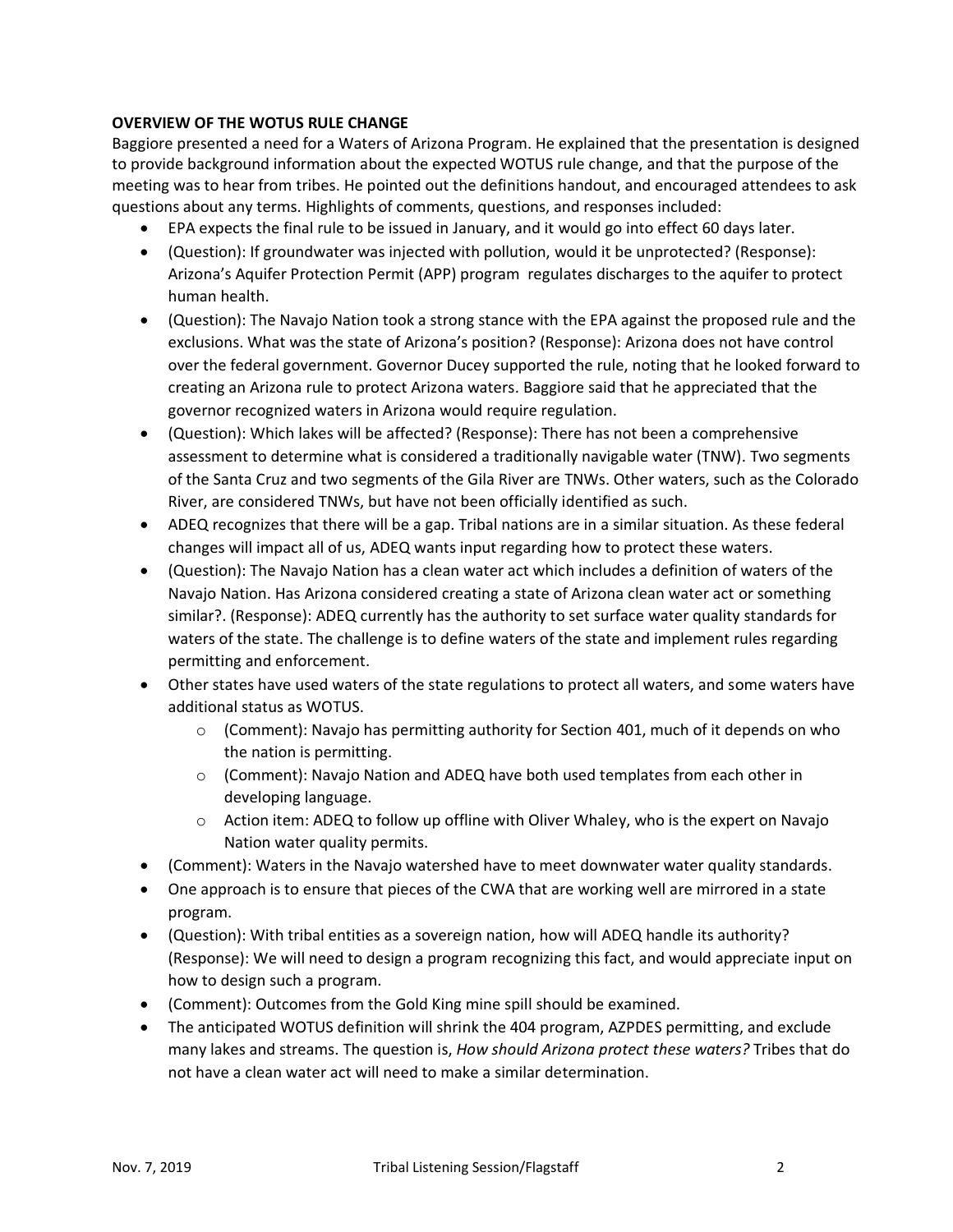# **LISTENING SESSION**

Drago recognized the Water Quality Division for initiating these meetings prior to the final rule announcement. He asked attendees to consider the water protections that will be lost and how to address this change.

Highlights of attendees' questions and comments include:

- There is a massive abrogation of federal trust responsibilities by the federal government. I anticipate a lawsuit against the federal government.
- The department's response regarding this loss of WOTUS is not helpful.
- It's hard to see how we will have equal protection under a state program.
- What is the state's position?
	- o ADEQ wants input in creating a program, not feedback on a proposed program.
- Suggest spelling out in slides what CWA authorities go away for non-WOTUS waters?
- You mentioned Oregon's program was efficient, but there were concerns about cost.
	- o Baggiore clarified that cost was not identified as an issue.
- Does ADEQ have authority to develop state standards?
	- o Yes.
- Use the CWA standards for Arizona Waters
- Look at antidegradation policy on which waters to protect.
- What is the status of tribal policy?
- Opportunity to re-evaluate how permits are issued and to create efficiencies.
- What does "authority if needed" mean?
- Why change the WOTUS definition? Why not change it back?
	- $\circ$  Arizona leadership supports the change. The state wants to develop a state program that protects waters. A benefit is to no longer be subject to federal changes.
- How does the state see itself during the gap? If the state doesn't act quickly it is creating damage to a neighbor and therefore creates a risk.
- The rule change doesn't add clarity, it creates risk.
- Would like to see a one-page rational as to why to change the rule and the benefits of the change. This could be used for the tribes to review and put the changes into context.
- Suggest APP cover discharges.
- How will ADEQ meet individually with tribes? Has this process been initiated?
	- o ADEQ will meet with tribes upon request and through continued listening sessions and outreach efforts. Extensive outreach has occurred.
- How will the state address ancestral waters? There is an ADOT program that is a delegation of a federal program that could serve as an example.
	- $\circ$  We are not certain how this process would work under a non-federal program such as Waters of Arizona. This would be an opportunity to collaborate on common desires to protect Arizona waters. Also, the opportunity to identify areas not working well under the CWA and craft a better rule.
- When will you visit?
	- $\circ$  Action item: Drago to contact White Mountain Apache representatives offline.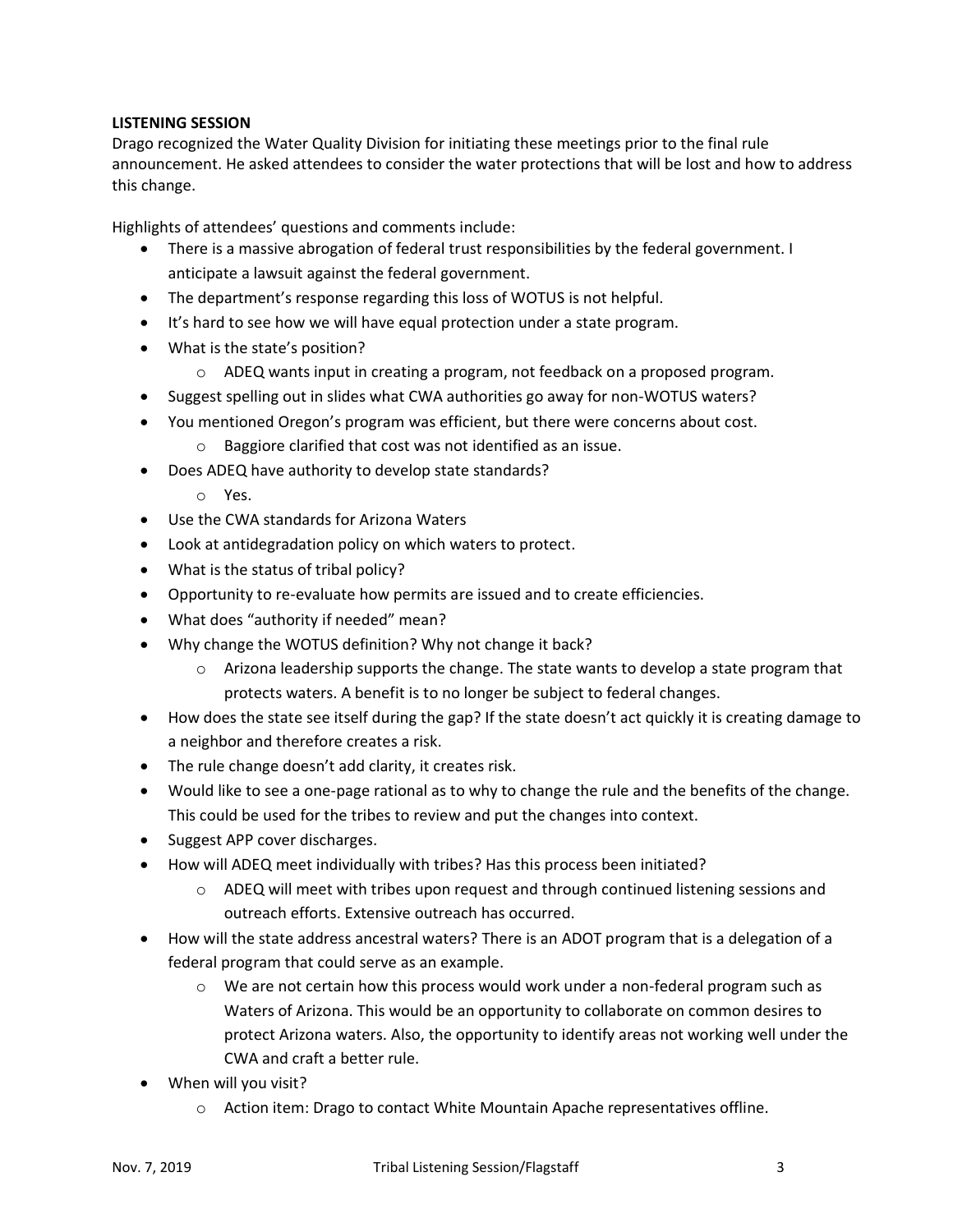- What kind of response are you getting from industry?
	- o No one has indicated ADEQ should *not* have a WOAZ program. Haven't yet discussed *how* this will occur.
- Is ADEQ against the WOTUS change? What does ADEQ get out of this?
	- $\circ$  ADEQ is not against the change and the governor does support it. The goal is to see that Arizona waters are protected.
- I would argue that the ability to set standards could extend in other ways, such as regulations and enforcement.
- Arizona could be subject to huge liability with the WOTUS rule change.
- If ADEQ can do a better job of protecting water I'd support it. However, I haven't seen this yet.

### **NEXT STEPS**

Baggiore reviewed the timeline for next steps. The WOTUS changes are expected to become effective in late spring, 2020.

- February 2020: meeting summaries
- June 2020: ADEQ program outline available
- July 2021: Statutory authority process if needed
- 2021: Collaborative program development
- 2023: State program effective

# **ADEQ ACTION ITEMS**

- ADEQ to follow up offline with Oliver Whaley regarding Navajo Nation water quality permits.
- Drago to contact White Mountain Apache representatives offline for tribal consultation.